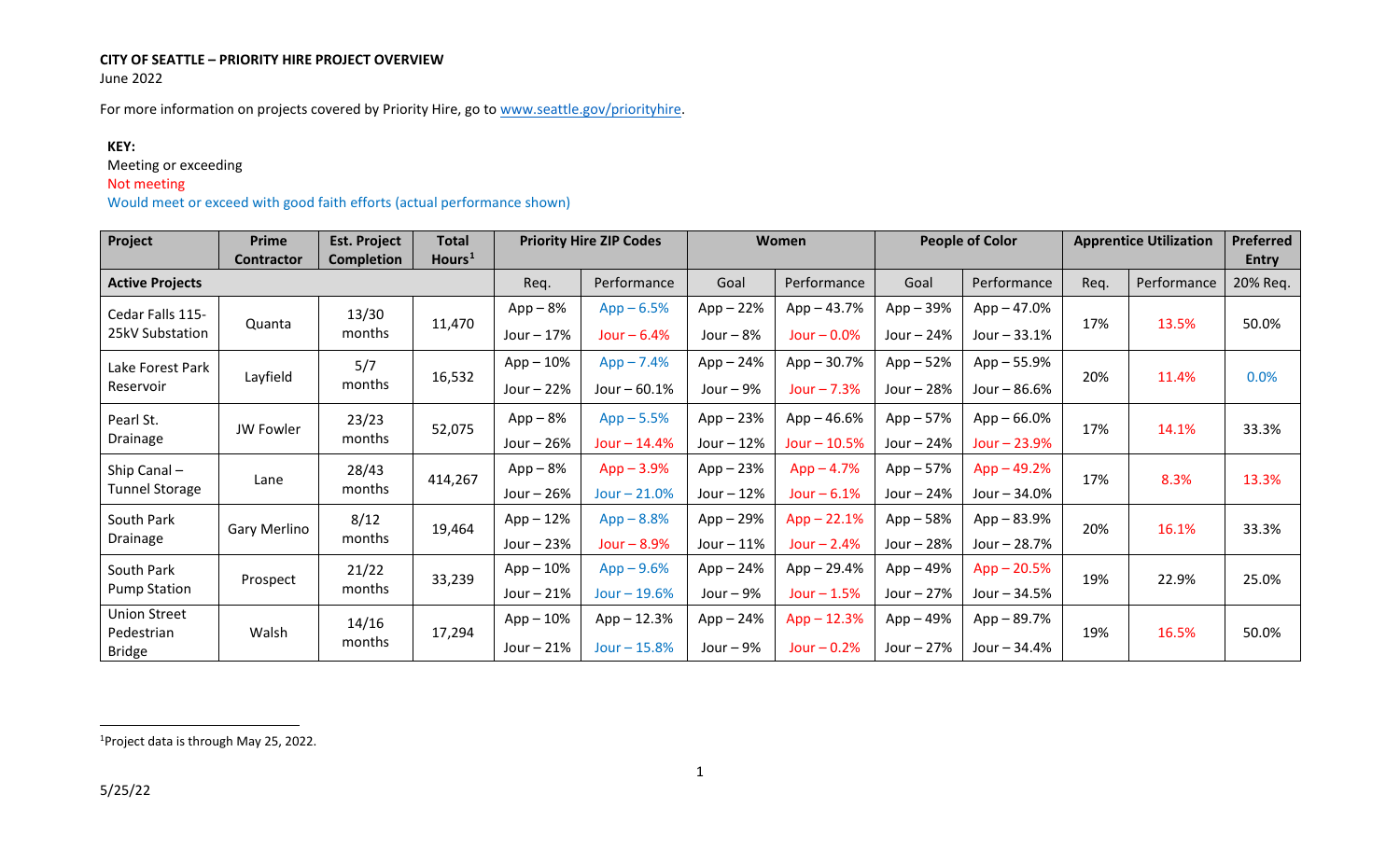### <span id="page-1-0"></span>**CITY OF SEATTLE – PRIORITY HIRE PROJECT OVERVIEW** June 2022

| Project                       | Prime             | <b>Est. Project</b> | <b>Total</b>       |             | <b>Priority Hire ZIP Codes</b> |             | <b>Women</b>                   |             | <b>People of Color</b>         |       | <b>Apprentice Utilization</b> | Preferred    |
|-------------------------------|-------------------|---------------------|--------------------|-------------|--------------------------------|-------------|--------------------------------|-------------|--------------------------------|-------|-------------------------------|--------------|
|                               | <b>Contractor</b> | <b>Completion</b>   | Hours <sup>1</sup> |             |                                |             |                                |             |                                |       |                               | <b>Entry</b> |
| Waterfront<br>Seattle Alaskan |                   | 32/46               |                    | $App-12%$   | $App - 7.7%$                   | $App-28%$   | $App - 16.0%$                  | $App-46%$   | $App - 41.8%$                  |       |                               |              |
| Way - Elliott<br>Way          | Gary Merlino      | months              | 449,971            | Jour $-18%$ | Jour $-21.2%$                  | Jour $-10%$ | Jour $-7.1%$                   | Jour $-24%$ | Jour $-26.2%$                  | 17%   | 16.2%                         | 32.5%        |
| West Seattle                  | Kraemer           | 7/11                | 29,686             | App – 10%   | $App - 10.2%$                  | App – 24%   | $App - 22.1%$                  | $App - 54%$ | $App - 60.0\%$                 | 20%   | 20.9%                         | 33.3%        |
| <b>Bridge</b>                 |                   | months              |                    | Jour $-21%$ | $Jour - 12.4%$                 | Jour $-10%$ | Jour $-9.4%$                   | Jour - 28%  | Jour - 41.6%                   |       |                               |              |
| <b>Active Projects</b>        |                   |                     | 1,043,998          |             | $App - 6.3%$                   |             | $App - 16.4%$                  |             | $App - 46.8%$                  | 13.2% |                               | 32.1%        |
|                               |                   |                     |                    |             | Jour - 20.3%                   |             | Jour $-6.5%$                   |             | Jour $-31.3%$                  |       |                               |              |
| Completed                     |                   |                     | 3,153,884          |             | $App - 8.8%$                   |             | $App - 25.2%$                  |             | $App - 51.6%$                  |       | 16.9%                         | 8.4%         |
| Projects                      |                   |                     |                    |             | Jour $-18.7%$                  |             | Jour $-7.4%$                   |             | Jour $-24.9%$                  |       |                               |              |
| Total $^2$                    |                   |                     | 4,197,882          |             | $App - 8.2%$<br>Jour $-19.1%$  |             | $App - 23.4%$<br>Jour $-7.2\%$ |             | $App - 50.7%$<br>Jour $-26.6%$ |       | 15.9%                         | 9.9%         |

<sup>&</sup>lt;sup>2</sup>Includes public works projects only; private-public partnership projects are excluded.